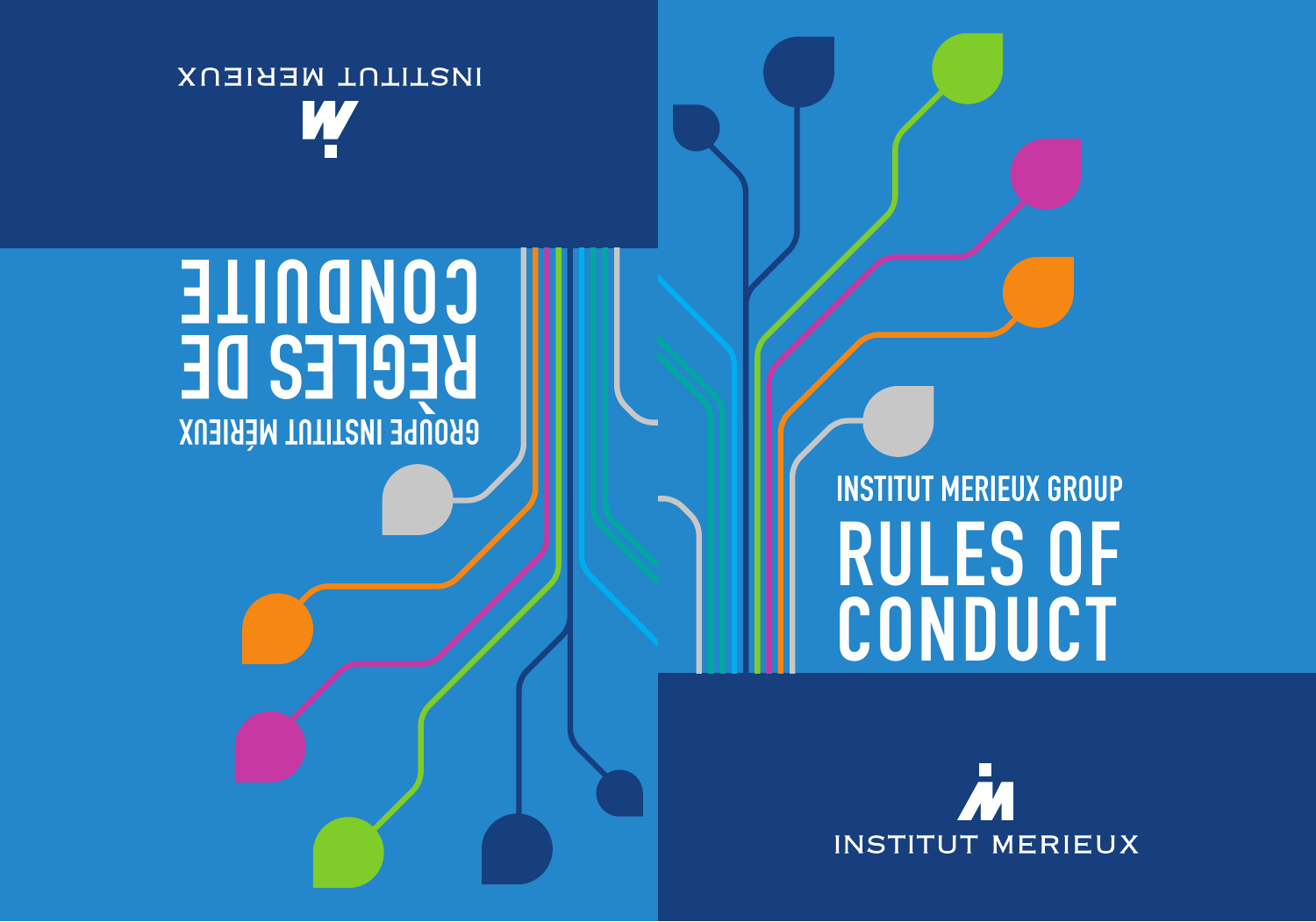Institut Mérieux is committed to take actions all over the world in accordance with its public health mission and in compliance with the laws that govern each of its activities. For that purpose, Institut Mérieux has issued the present Rules of Conduct.

Moreover, Institut Mérieux has created multi-disciplinary initiatives involving all its different companies working in different sectors to guarantee there is a shared vision of ethics and compliance.

As such, the present Rules of Conduct established by Institut Mérieux are the basis that each of its companies must respect.

Furthermore, each company will have to develop such Rules of Conduct into specific Ethics and Compliance programs by creating their own Code of Conduct that shall be adjusted to their own core activities.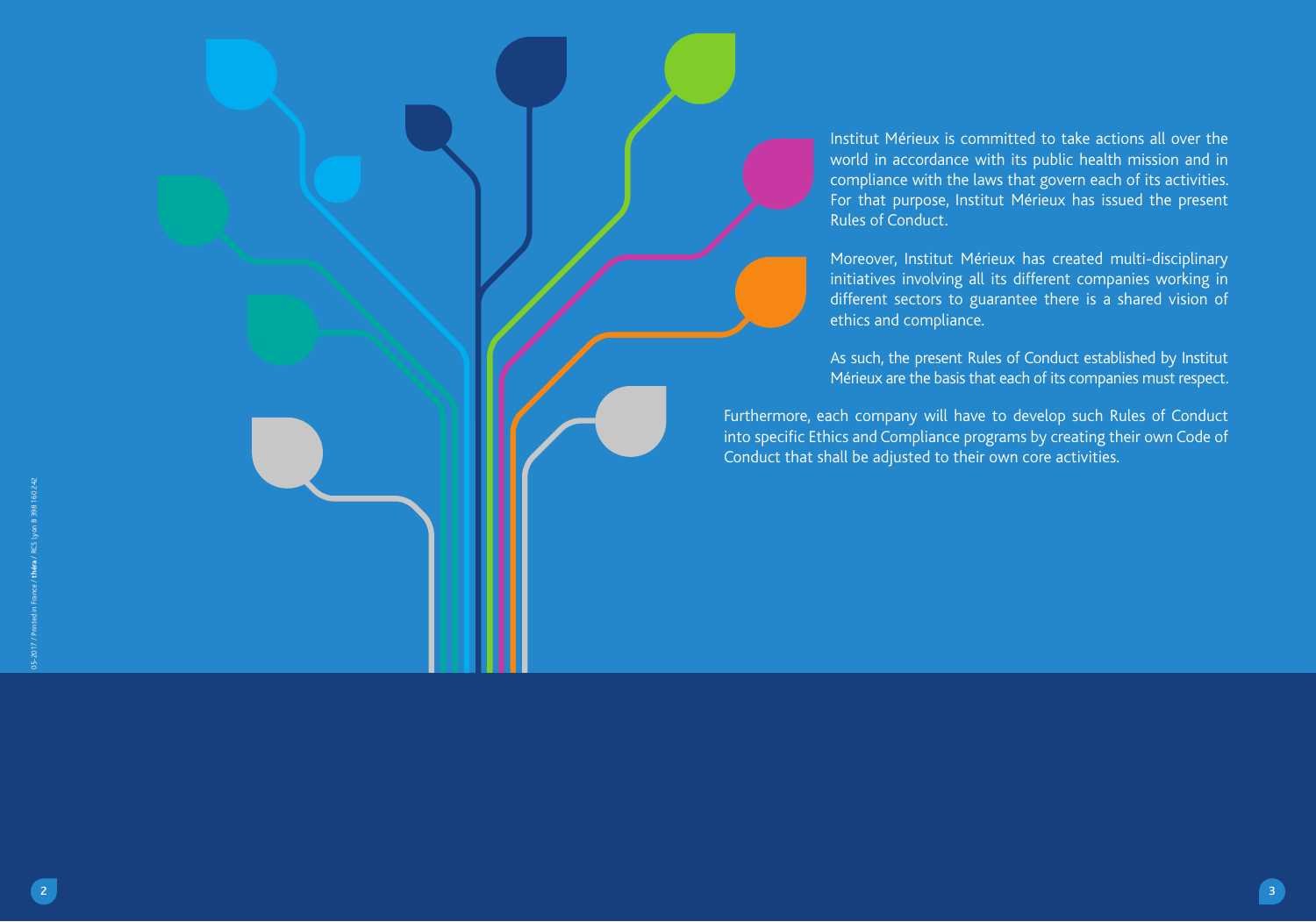

### RESPECT FOR LONG-STANDING VALUES EVERYWHERE IN THE WORLD

Institut Mérieux and its companies all comply with long-standing ethical values through specific actions in each different area. Institut Mérieux intends to perpetuate these values among employees though the "The pillars that support us".

#### **VISION WITHOUT BORDERS**

- Maintain a global outlook and open up geographic borders
- Push the boundaries of science and technology: promote multidisciplinary approaches and partnerships
- Be open to different cultures and new ideas

#### **A PIONEERING SPIRIT**

- Strive for excellence
- Explore new territories (geographic, technological, scientific, etc.)
- $\bullet$  Innovate in all fields
- Be bold and courageous, know how to bounce back and adapt
- Take risks and responsibility for one's action
- Show solidarity with one's team in success and failure

#### **ROOTS**

- Prioritize a long-term vision
- Remain independent
- Perpetuate the legacy founded on enduring values: continuity, loyalty, respect for people

#### **PUBLIC HEALTH**

- Serve the greater good for mankind ● Place medicine and the interests of patients first and foremost ● Meet global public health needs and
- the specific needs of each country

#### **SOCIAL COMMITMENT**

- Provide the underprivileged with access to high-quality treatment and clinical biology all over the world, in partnership with the foundations
	- Engage in socially-responsible activities that support progress in science and research
	- Train employees and support their career development, transmit know-how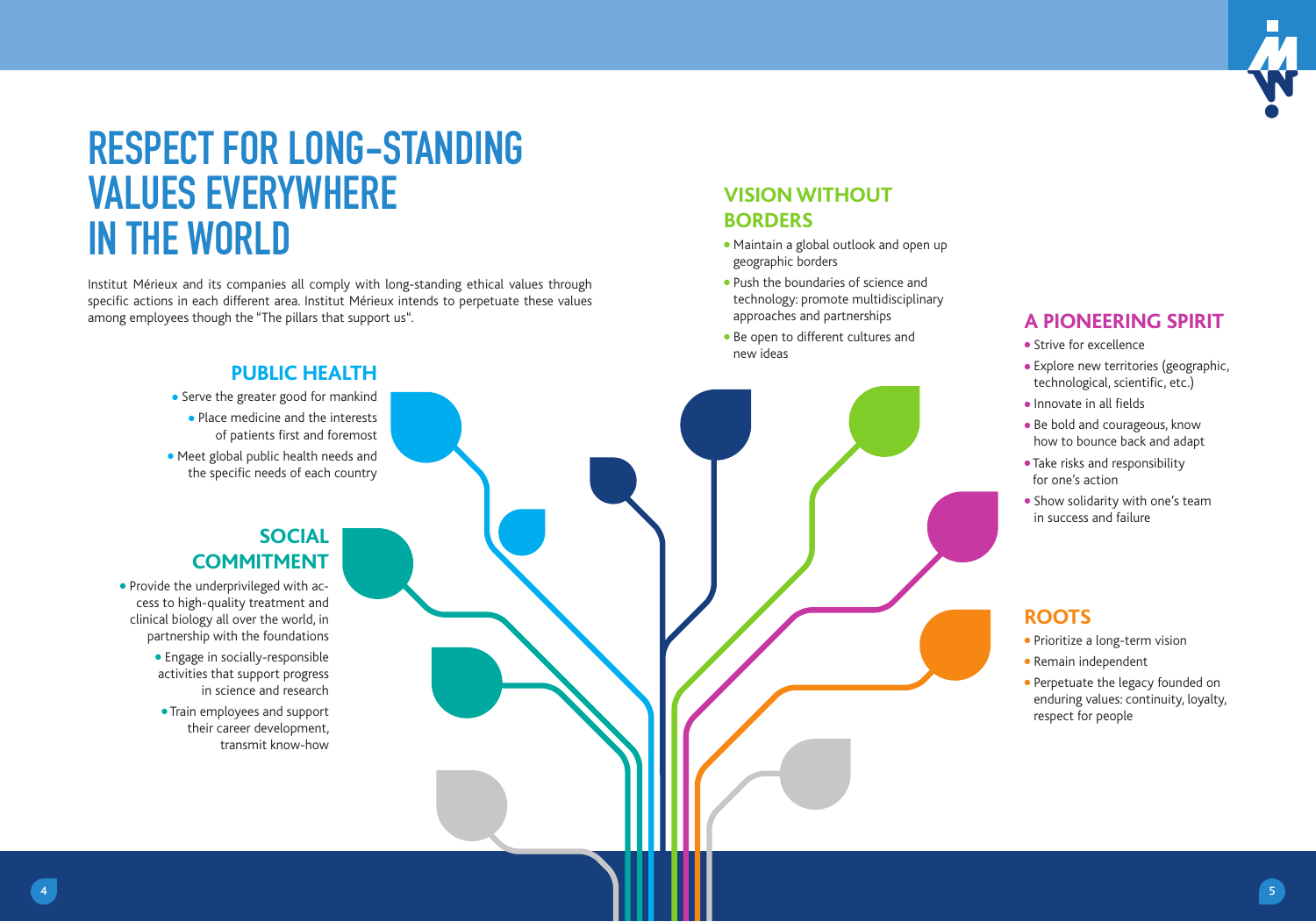### DEFINITION SUMMARY

- **Group Companies** represent each sub group dedicated to the activities of Institut Merieux (*In vitro* diagnostics solutions, food safety and nutrition, immunotherapy, innovation and growth capital investment, contract research and manufacturing services).
	- **Bioethics** is the study of ethical issues raised by advances in biology and medicine. It provides pathways for resolving ethical questions that arise in all types of clinical situations.
	- **Corruption** is the willingness to act dishonestly or fraudulently, directly or indirectly, in return for personal gain. A person in a position of power who is illegally paid to make a decision that favors the payer has participated in corruption - and so has the payer.
- **Entities/Companies** represent a legal entity which is a subsidiary held directly or indirectly by Institut Merieux and part of a Group Company.
- **Insider information** is any information directly or indirectly concerning Institut Mérieux or any of its subsidiaries that has not yet been made public by Institut Mérieux Group in an official press release, and that if it were made public, would be likely to have an influence on the price of one of the listed Group Company share or on the price of financial instruments associated with it.
- **Institut Mérieux/IM** represent the holding company duly registered to which various Companies belong.
- **Institut Mérieux Group** represents the holding company and the Companies that are part of the Group.
	- **Money laundering** is the process of disguising the nature and source of money connected with criminal activities (such as corruption, terrorism, or drug trafficking) as legitimate commerce where the true source cannot be identified.
		- **Personal data** means any information relating to an individual by which they can be identified, directly or indirectly, in particular by reference to an identification number or to one or more factors specific to his physical, physiological, mental, economic, cultural or social identity.

| INSTITUT MERIEUX RULES OF CONDUCT | p.8   |
|-----------------------------------|-------|
| ETHICS & COMPLIANCE PROGRAM       | p. 10 |

#### GROUP PRIORITIES

| <b>ODEVELOP, PRODUCE AND SELL QUALITY</b><br><b>PRODUCTS AND SERVICES</b>       | p.11  |
|---------------------------------------------------------------------------------|-------|
| TRADE IN ACCORDANCE WITH THE RULES                                              | p. 11 |
| <b>6 COMMITTING TO INSTITUT MERIEUX TEAMS</b>                                   | p. 15 |
| <b>4 INTERACT THOUGHTFULLY</b><br><b>WITH THE GROUP COMMUNITY</b>               | p. 16 |
| <b>6 SECURE INFORMATION AND INFORMATION SYSTEM</b><br>AND COMMUNICATE CAREFULLY | n 17  |

 $\Box$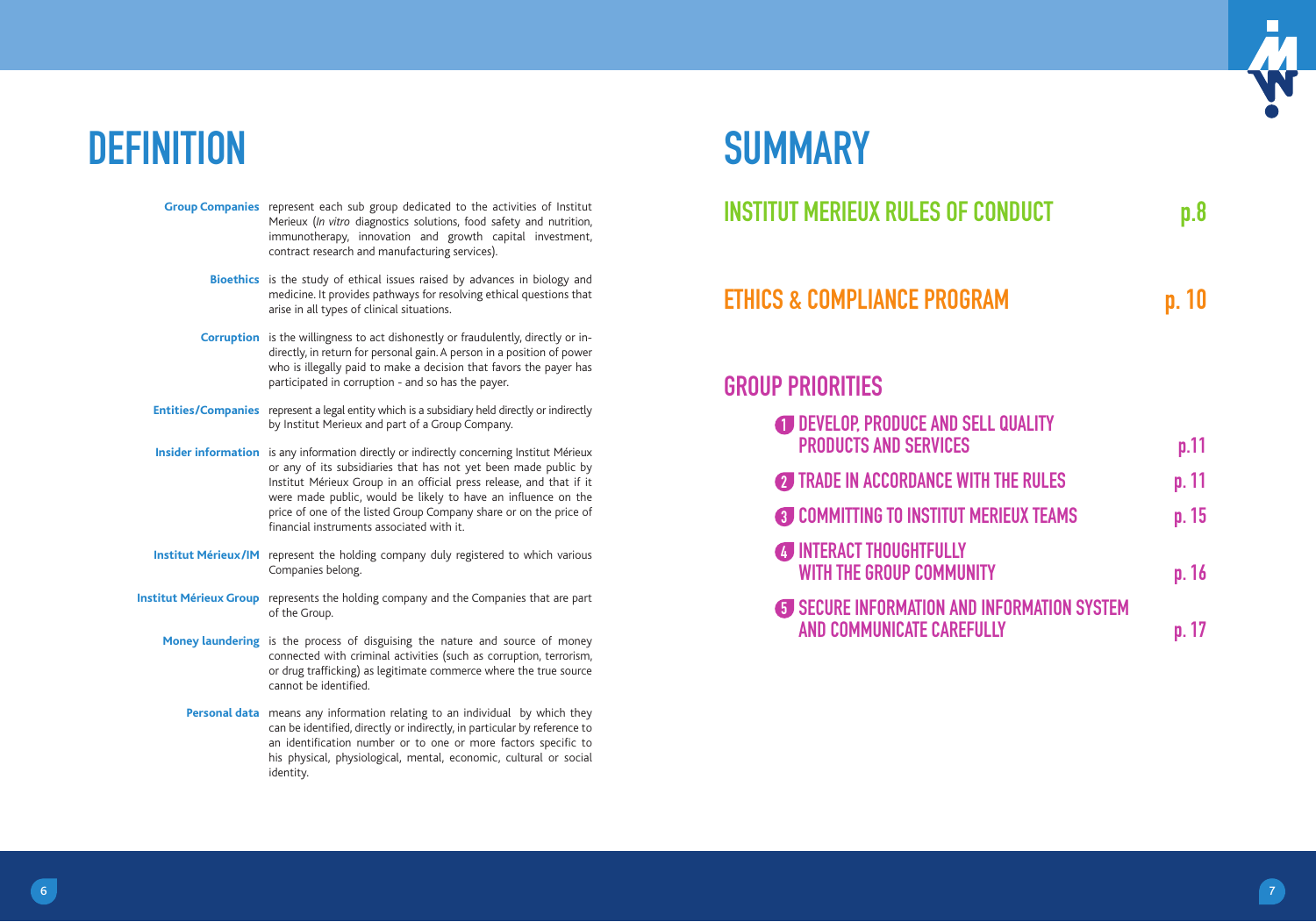

### INSTITUT MERIEUX RULES OF CONDUCT

Institut Mérieux has a strong legacy, based on values handed down through generations. Because of this heritage, Institut Mérieux has the perspective to look beyond the immediate future to its long-term vision and remain consistent with its values.

Institut Mérieux can support this vision and its reputation by conducting its business activities in compliance with its public health mission and the law.

Institut Mérieux understands that its expertise in infectious diseases and food diagnostics as well as its international presence give it a special obligation to act as a responsible corporate citizen, serving the greater good and the communities where it operates.

The Institut Mérieux RULES of CONDUCT (IM RULES of CONDUCT) aim at giving guidance to act on that responsibility in a tangible way and in close connection with its mission.

Institut Mérieux's businesses are aware that they must respect Ethics & Compliance programs to ensure that both internal and

external policies and practices align with a corporate culture founded on a sense of ethics and integrity.

Each Group Company must therefore inform its employees of these Rules of Conduct and provide them with a Code of Conduct to help them make the right choices in ambiguous situations and in a highly diverse and complex professional environment.

#### THESE RULES OF CONDUCT APPLY TO EVERYONE IN THE GROUP

These Rules of Conduct, as adapted in each Group Company Code of Conduct, apply to all employees, subsidiaries, affiliates, and officers and directors of the Group. Institut Mérieux also seeks to apply the same Rules to the suppliers, customers, and distributors of each Group Company.

The Code of Conduct developed (or to be developed) by each Group Company provides more details, including FAQ, links to internal policies and internal contacts. Each employee is responsible to comply with the version of the Code in effect at her/his Group Company. Each Group Company will make sure that its internal Code of Conduct is made available to each of its employees.

The Group is acting on world-wide basis and is responsible for following the law and regulations in all countries where it is doing business. Given the wide variety of cultures and political systems where it operates, one global standard may not adequately address all of the applicable regulations in a given area. Where local law and the Code of the Group Company where employees are working have standards addressing the same matter, the higher standard should be followed.

#### COMPLIANCE IS THE RESPONSIBILITY OF EVERYONE

Acting according to the IM RULES of CONDUCT is the responsibility of everyone in the Group. **Every day, each Entity actions at work affect the image as well as the public reputation of the Group. Illegal or unethical behavior on the part of even one employee can cause significant damage to all of Institut Mérieux.** 

Managers should first and foremost represent the values of the Group and the IM RULES of CONDUCT through exemplary personal leadership and ethical behavior. Managers are encouraged to promote the importance of compliance by making it a key consideration in decision-making.

If there are serious concerns about behavior that may violate the RULES or their applicable Code, managers are expected to escalate those concerns to their management or Ethics & Compliance organization.

The managers' responsibilities do not relieve employees of their own responsibilities, but help to ensure that the key messages of compliance are delivered, respected, and followed throughout their organizations.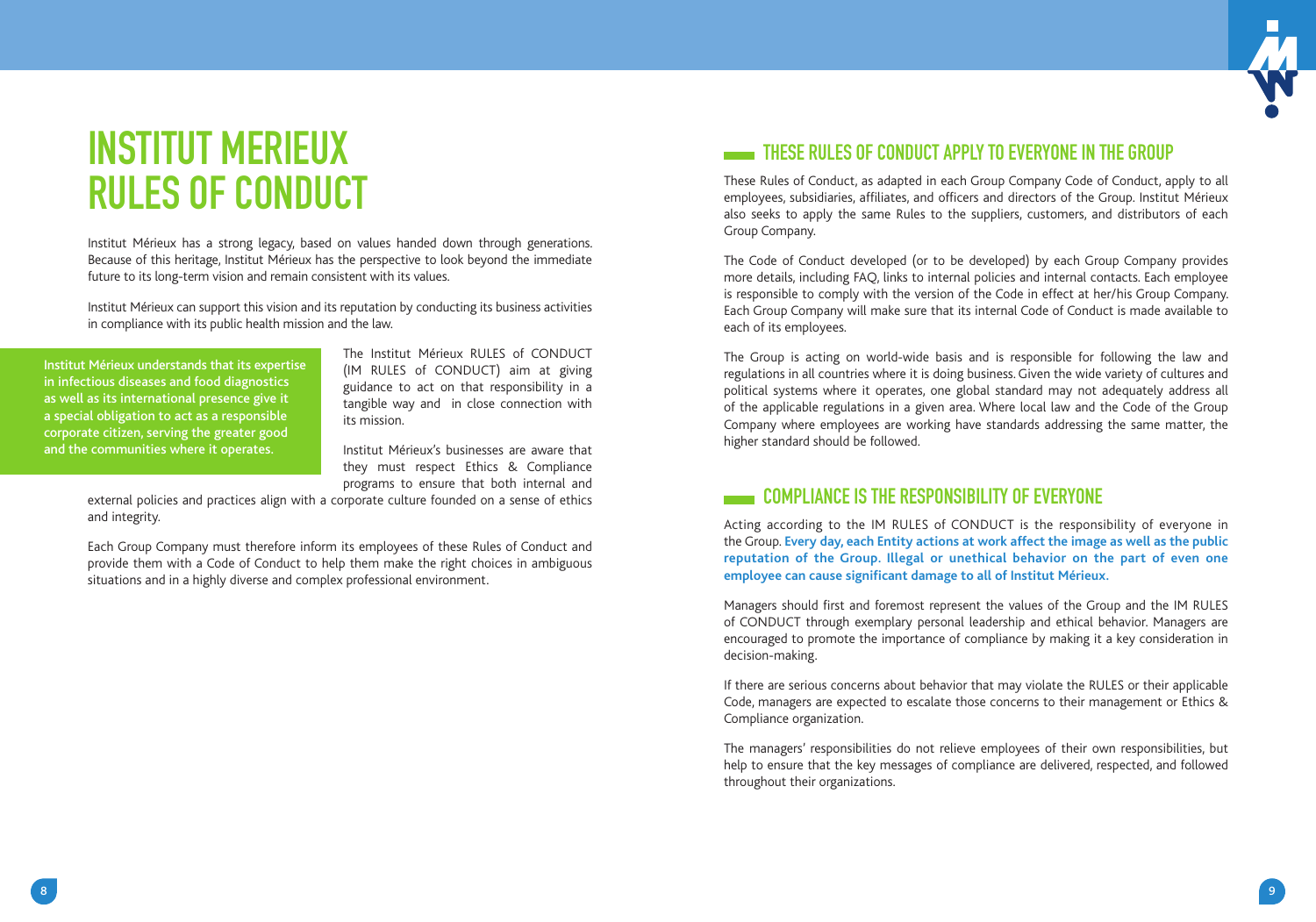

### ETHICS & COMPLIANCE PROGRAM

Each Group Company will develop, put in place and maintain its own Ethics and Compliance Program. Each Ethics and Compliance Program should be based on a risk analysis and key priorities. Each Group Company will make sure to address these in a Compliance Program accessible to all its employees. It will include:

- **a** Code of Conduct specific to each Group Company complying with the IM RULES of CONDUCT and adapted to its activities and environment
- Clearly identified and empowered compliance officers/department. In case of certain compliance issues (i.e. quality, HR, financial, ..), several officers may be appointed. These Compliance officers will work with the IM VP Corporate Affairs to maintain the IM RULES of CONDUCT
- <sup>A</sup>**Training program\***
- An **Audit program\***
- An **Alert process**

\* The Group Internal audit team and Merieux Université are parts of these programs:

 - **Group Internal audit:** The Internal Audit department contributes to the evaluation, continuous improvement, and integrity of operational processes, while also ensuring that the Institute's companies have sustainable operations.

 The work of the Internal Audit department is based on the Internal Audit Charter, which describes its function, mission, scope of expertise and methodology (in compliance with the standards of the profession).

 - **Mérieux Université** : Mérieux Université plays a key role in transmitting the Institute's internal culture and ensuring that its values are respected. It may also contribute to spreading best practices through training for employees in the different Group Companies.

## GROUP PRIORITIES

#### 1 DEVELOP, PRODUCE AND SELL QUALITY PRODUCTS AND SERVICES

#### **EXAMPLE TARGETING QUALITY AND SAFETY**

In the health care field, the quality of products and services is critical for patient and consumer safety.

The Institute's Group Companies have created quality management systems and policies to guarantee the reliability and quality of their products and services and ensure optimal performance, as well as comply with the strictest international regulations.

Produce high-quality products, information and services that are essential to the health of those who depend on them. The Group Companies have a special responsibility to ensure that safety and quality are a clear priority.

#### **EXECUTE PRIOFTHICS AND RESEARCH COMPLIANCE**

The Group is committed to protecting the health of individuals and the public by actively considering bioethical implications prior to engaging in biomedical research.

#### **EXAMPLE AND MARKETING**

The Group Companies' products and services are aimed at providing significant benefits to the customers of the Group and to patients. Providing information about the Group's products and services in an accurate, transparent and fair way is key for those who need them most. It should be done in a way which respects all applicable laws, regulations and industry codes.

### 2 TRADE IN ACCORDANCE WITH THE RULES

#### INTERNATIONAL TRADE

The Group has customers and business partners all over the world. In international trade, the laws of one country may apply to transactions that occur in another country. Employees involved in international trade must be familiar and compliant with all applicable laws, regulations and restrictions relating to import, export, international taxation rules, boycotts, customs and embargoes. Failure to follow these restrictions can lead to civil and criminal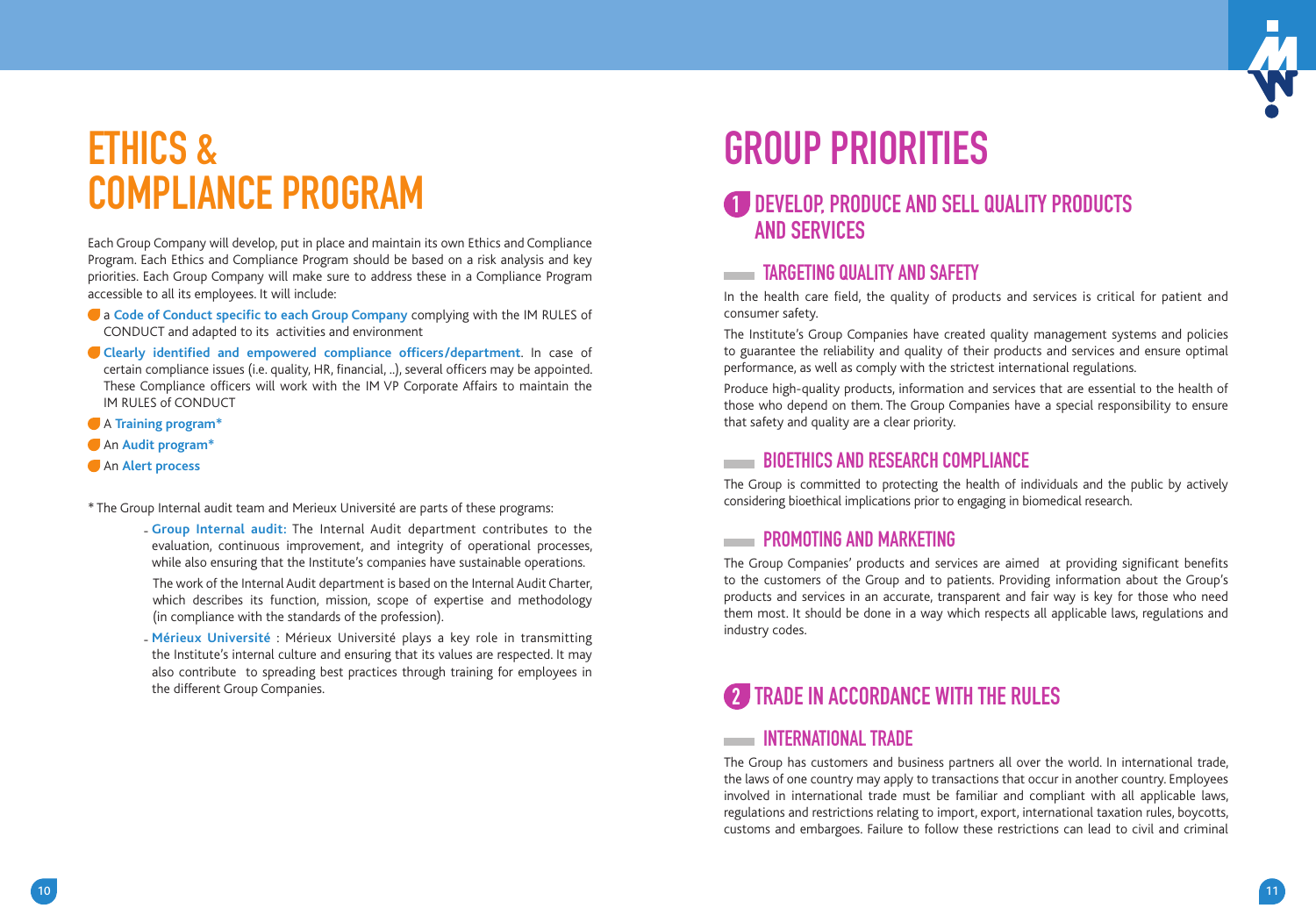

penalties, as well as the loss of import or export privileges. Each Group Company will have to define internal policies adapted to its operations to take into accounts regulations on:

#### EXPORT CONTROLS

Most countries have laws and regulations that restrict or prohibit exports to certain countries, organizations, and individuals. These restrictions are intended to prevent these parties from obtaining knowledge, materials, or technology that might be used to harm people or the environment. Many countries publish lists of «denied parties» that include, for example, identified terrorist organizations or narcotics traffickers.

#### IMPORTS AND CUSTOMS LAWS

Any tangible or intangible item that is brought into one country from another is an import and is subject to importation and customs rules. As an importer, an entity is required to exercise reasonable care in determining the correct classification, value and country of origin for all imports.

#### INTERACTING WITH BUSINESS PARTNERS WITH INTEGRITY

Institut Mérieux's global network of suppliers and business partners is a critical asset for the Group. Maintaining strong, mutually beneficial relationships with responsible suppliers and business partners is integral to serving Institut Mérieux's customers around the world.

#### ETHICAL EXPECTATIONS OF SUPPLIERS AND BUSINESS PARTNERS

Institut Mérieux strives to build business relationships with suppliers and business partners who share its commitment to ethical and well-balanced business practices. Each Group Company will develop a Charter for Responsible Purchasing applicable to any parties with whom Group Companies do business. This Charter includes expectations that suppliers and business parties will, notably:

- Comply with all laws and regulations in the countries where they operate.
- Refuse to participate in corruption in any way.
- Avoid and eliminate anti-competitive practices.
- **Follow international trade laws.**
- Take responsibility for the health and safety of their employees.
- Respect basic human rights, including prohibitions on child labor, human trafficking, and any other cruel, inhumane or demeaning practices.
- Comply with labor laws.
- Allow free association of employees.
- Act in accordance with international standards and laws related to environmental protection.

#### SUPPLIER SELECTION AND FAIR TREATMENT OF BUSINESS PARTNERS

Group Companies endeavor to partner with diverse businesses, allowing them the opportunity to present their products, services and expertise to the Group. This includes small businesses and those owned by women, minorities, veterans and the disabled.

Suppliers should be selected based on price, quality, delivery, service, diversity and reputation, as well as their commitment to responsible environmental and ethics and compliant business practices.

Institut Mérieux has launched an initiative to bring together the Purchasing departments of all its Group Companies to share good practices in this area and establish long-term relationships with different suppliers based on a responsible purchasing approach.

#### **EXAMPLE PREVENTING CORRIPTION**

Businesses like the one of the Group Companies have an integral role in the global effort to stamp out corruption. Corruption increases the cost of doing business, creates unfair competition, damages innovation, and undermines social structures. It delays, distorts and diverts economic growth and deepens poverty.

The Group is committed to conducting its activities free from the unfair influence of bribery and corruption. No bribe or other improper direct or indirect advantage must ever be given to any party. In addition, the Group Companies' business partners (such as distributors, contractors, or agents) should never be allowed to perform any actions that would be illegal or unethical if done directly by the Group Companies' own employees. Improper advantages can be anything of value, including bribes, kickbacks, illegal rebates, under-the-table payments, gifts, entertainment, or travel expenses.

#### **RESPECTING FAIR COMPETITION**

It is in Institut Mérieux's best interest to promote an industry where business practices are reputable. Most national and regional economic systems promote free competition as the best way to achieve progress that benefits consumers' lives. Fairness in Institut Mérieux's relationships with competitors promotes trust from consumers and makes its work easier.

#### ENSURING FINANCIAL INTEGRITY/ANTI MONEY-LAUNDERING

Many people rely on the Group Entities to maintain accurate and honest financial records, including their employees, their shareholders, governments and the public. The business operations of Group Entities have to be properly recorded in accordance with international accounting rules and other applicable standards imposed locally and/or by the Institut Merieux Group. Each Group Company will set up financial policies and procedures in accordance with these rules. Any participation in money laundering is prohibited. Any irregularity that is detected regarding the country of origin or the financial institution involved in a particular transaction should be investigated and reported to internal resources (such as its Group entity compliance, export control team or to the Group internal audit team).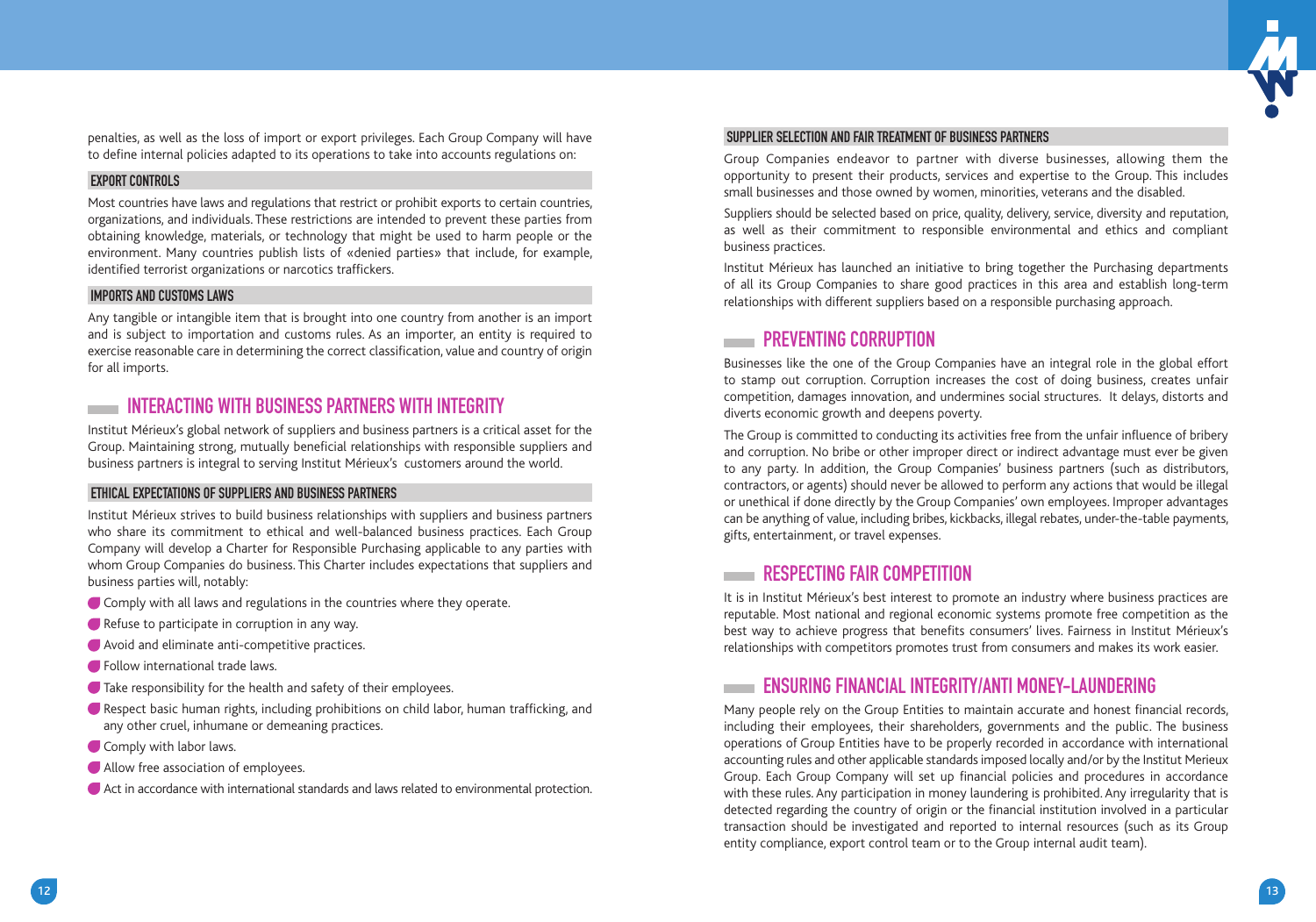

#### AVOIDING CONFLICTS OF INTEREST

The Group's business decisions have to be based on the merits, not personal interest. Any relationship or personal interest that could keep an employee from making a fair, impartial business decision is a conflict of interest and must be avoided. Any potential conflicts must be disclosed.

Receiving gifts, gratuities, fees, commissions or payments of more than a nominal value presents a conflict of interest for Group employees. Employees should not accept or remain in any situation in which a relationship with friends or relatives could impact his or her ability to make objective judgments

The use of the Group's property and services should be only for legitimate business purposes, not for an employee's personal benefit and never for any illegal or unethical purposes. The personal use of Enterprise Information Technology resources (email, internet, phones) should not interfere with work productivity and not exceed a nominal cost to the Group.

Outside employment that could potentially affect the performance of an employee's work should be avoided.

#### **INTERACTING WITH HEALTHCARE PROVIDERS (HCPs)**

HCPs are critical to Institut Mérieux's mission and provide valuable assistance in developing the Group's Entities products and services, executing clinical trials, and helping patients with its products.

Institut Mérieux must never offer or provide anything to a HCP with the intention of inappropriately influencing a HCP to prescribe, recommend, purchase or supply the Group's Entities products or services. There must be a legitimate business reason for all of the Group's Entities interactions with HCPs. What might be considered acceptable business practices or courtesies may not be appropriate when interacting with HCPs.

When required by law, any transfer of value from the Institut Mérieux Group to a HCP must be recorded and reported accurately to the government.

#### **43 COMMITTING TO INSTITUT MERIEUX TEAMS**

Rooted in a forward-thinking, humanist tradition, the Group seeks to attract and develop talent that is innovative and rich in professional and cultural diversity. The Group is committed to fostering an inclusive, safe work environment where employees can reach their full potential.

The Group also respects the Fundamental Conventions of the U.N. International Labor Organization (prohibition of child labor and forced labor, respect of the freedom of association), promotion of diversity, women's rights, respect for the rights of people to use their natural resources and the right to health.

#### **CREATING A HEALTHY AND SAFF WORK ENVIRONMENT**

All employees of the Group have a right to a healthy and safe working environment. Every employee has a responsibility to take reasonable precautions to prevent harm to people by maintaining a secure work environment, including being compliant with health, safety, and environmental requirements.

The safety of employees is a clear priority. Any act or threat of violence in the workplace by or against an employee is forbidden. Employees must not bring a weapon or any other potentially harmful item or substance into the workplace or onto the premises, except as required by other laws.

#### **EXECUTIVE AN INCLUSIVE AND OPEN WORKPLACE**

#### DIVERSITY, NON-DISCRIMINATION, AND INCLUSIVITY

The diversity of the Group's employees is a strength that is promoted and supported throughout the Group. The Group's commitment to diversity includes making reasonable accommodations to assist those with disabilities and social needs.

Behavior that singles out an employee or group of employees in a negative way because of their gender, age, race, ethnicity, national origin, religion, marital status, sexual orientation or identification, disability, health status, genetic information or any other characteristics protected under applicable laws, is prohibited. All aspects of the employment relationship, such as hiring, assignments, promotion, compensation, discipline and termination must be made without regard to these characteristics.

The Group supports and promotes a work environment that is respectful to everyone and will not tolerate harassment of an individual for any reason.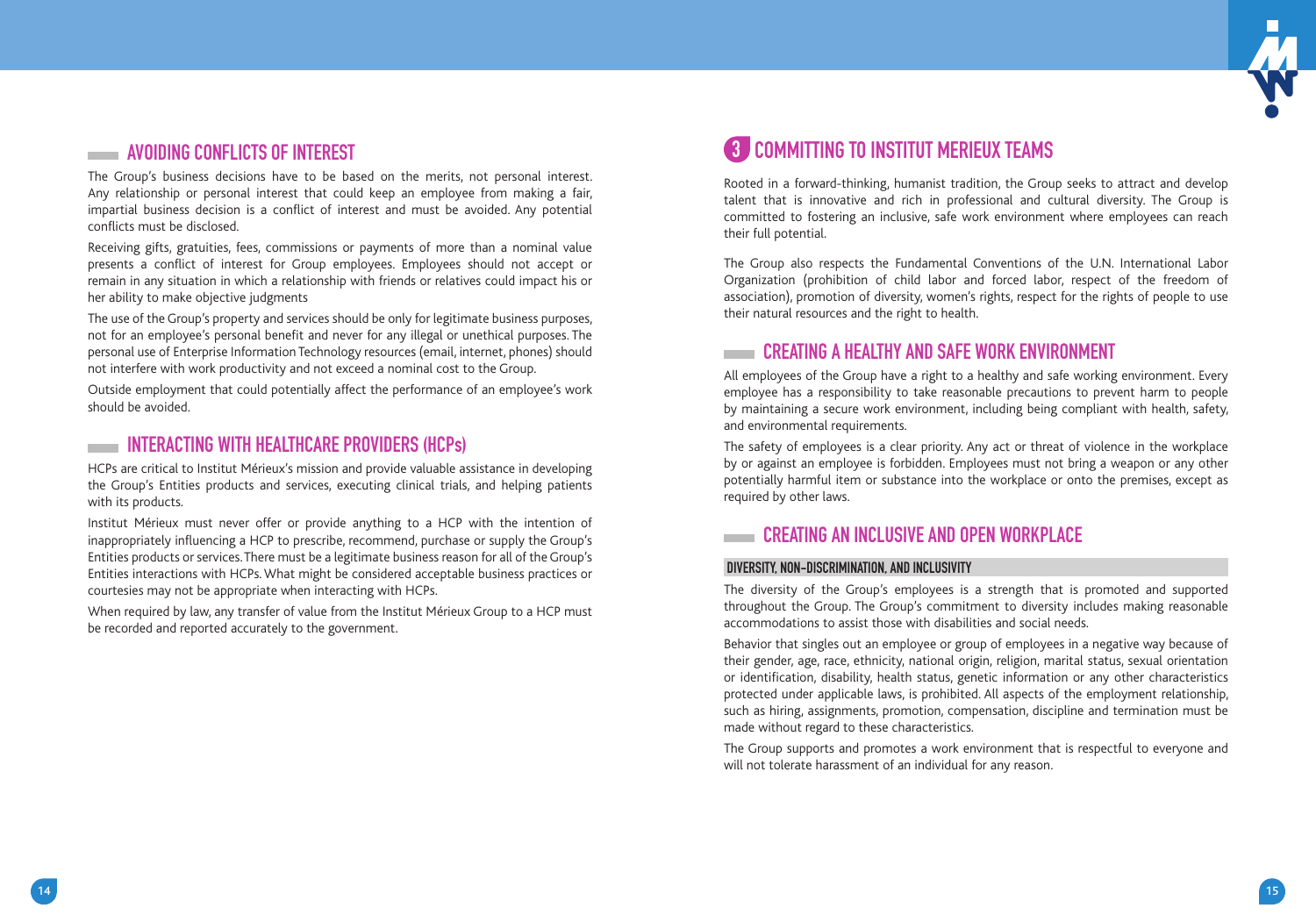

#### RESPECT OF HUMAN RIGHTS

The Group promotes and upholds international law on Human Rights and condemns the use of forced labor and exploitative child labor. Each Group Company should comply with all laws regarding slavery and human trafficking.

#### INTERACT THOUGHTFULLY WITH THE GROUP COMMUNITY

#### PROTECTING THE ENVIRONMENT

The Group's dedication to sustainable development reinforces its social commitment. In addition to following environmental laws and regulations, each Group Entity can implement programs and initiatives to minimize environmental impact.

#### **EXAMPLE PROMOTING PHILANTHROPY** AND CORPORATE SOCIAL RESPONSIBILITY

The Group is strongly committed to public health. Most of the Group's charitable giving supports the actions of the Fondation Mérieux and the Fondation Christophe et Rodolphe Mérieux.

Other initiatives can be developed in each Group Company in the countries where they have sites and subsidiaries. The selected projects should relate to:

- Each Group Company or fields of expertise
- Each Group Company's mission, improving public health and contributing to access to healthcare, especially in emerging countries.
- Commitment to Human Resources, particularly in the areas of health and integration in the workplace, or
- Projects enabling the Group Entity to be a good corporate citizen in the communities where its sites and subsidiaries are located and respond to requests from organizations with recognized public interest status.

These donations are given voluntarily, as reflection of the Group values, without any expectation of favorable treatment by the recipient in return or in exchange for a business favor.

#### 5 SECURE INFORMATION AND INFORMATION SYSTEM AND COMMUNICATE CAREFULLY

#### **EXAMPLE PUTTING IT IN WRITING**

The Group's commitment to integrity is bolstered by the proper creation, maintenance, and disposal of accurate business records. These records are valuable assets and should be carefully managed and protected. Proper recordkeeping is an essential part of compliance.

#### **EXECUTE RECORD RETENTION AND DESTRUCTION**

The laws in the countries where the Group Companies do business require the Group to maintain certain records for specified periods of time. Failing to comply with global and local rules could result in financial penalties, sanctions or serious disadvantages in any future legal proceedings. In addition, everyone has to remember that the Group Companies' records are the Group Companies' responsibility - the Group Companies must be able to defend any documents that they create.

#### **EXAMPLE CONTRACTS AND OTHER LEGAL AGREEMENTS**

Valid and enforceable legal documentation strongly supports the Group Entities in achieving its business objectives and protects it from serious business, legal, and ethical risks.

Without legal documentation, it can be difficult to enforce a business arrangement if there is a dispute or litigation. It can also be difficult or even impossible to recognize revenue in accordance with accounting rules, or hold another party accountable to Institut Mérieux's standards.

Carefully documenting services provided to the Group by intermediaries such as consultants, advisors, agents, specialists, or distributors is a must. Payments to such parties should be carefully set to correspond fairly to the services provided and must be properly entered in the Group's books. Compliance and Ethical obligations must be documented to ensure that the intermediaries are fully accountable for Institut Mérieux's Rules of Conduct.

#### ENSURING APPROPRIATE USE OF THE INFORMATION SYSTEM

In each of the Group Entities, the Information System is a key asset. Its growing importance makes it essential to support their daily activities and its protection is more than ever a key objective for everyone. Each user of the Information System must be aware of best practices, mostly based on common sense, in order to be an active contributor to the security of the Information System.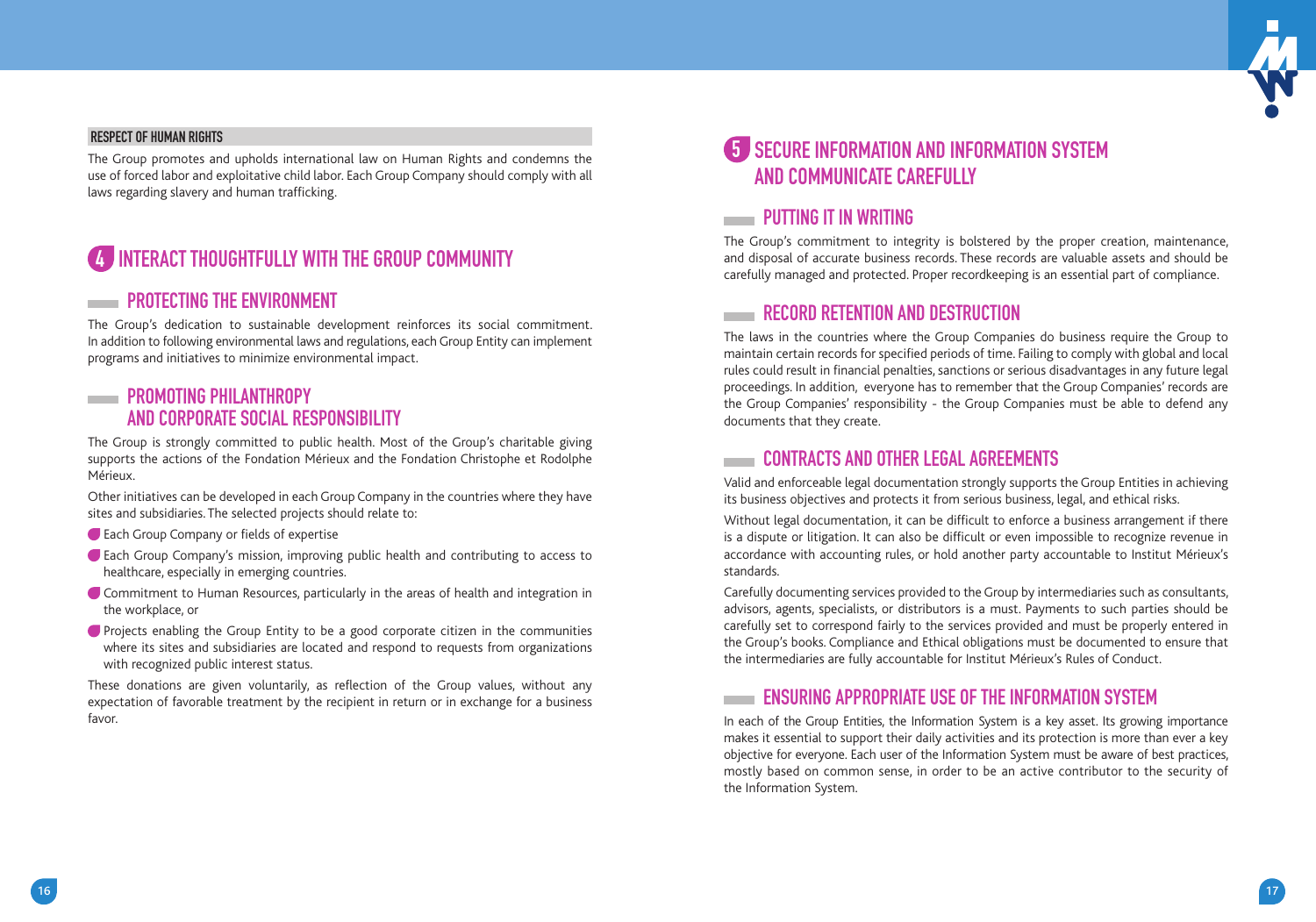

#### *RESPECTING INTELLECTUAL PROPERTY RIGHTS*

The Group dedicates significant human and financial resources to create innovative products, processes and ideas in the technical, scientific, financial or business fields. All such information represents valuable assets that must be protected with utmost care, physically and legally.

Employees must maintain the confidentiality of the Group's trade secrets and confidential information. Trade secrets may include information regarding the development of systems, processes, products, know-how and technology.

All Group employees are strictly prohibited from appropriating any information learned from a third party while in the conduct of their professional activities when it can reasonably be considered as confidential, or as an infringement on or plagiarization of any intellectual property rights (including patents, copyrights, trademarks, or trade secrets) of a third party.

#### RESPECT FOR PRIVACY AND PERSONAL DATA PROTECTION

Privacy is a fundamental right under Article 12 of the U.N. Universal Declaration of Human Rights of 1948 and the Group is committed to maintaining the confidentiality of personal data. Many countries have stringent regulations that restrict the use of personal information. Such laws require that companies take adequate measures to ensure the confidentiality, integrity, and availability of personal information.

Any employee with access to personal information must agree to adhere to the personal data protection rules and collect, use and disclose personal information only in accordance with local regulations and laws. Each Group Company's Code of Conduct will include specific policies in that field.

#### **PATIENT DATA PROTECTION**

In each of its various businesses, the Group may have access to personal data in a healthcare context – known as patient data – which is very sensitive information. The Group is committed to the protection of patient health information and compliance with applicable regulations concerning their use and disclosure.

Protected Health Information cannot be processed for purposes other than patient treatment, payment or healthcare operations. Disclosures of Protected Health Information must be limited to the minimum necessary to achieve the permitted purpose. Authorized employees must commit to maintain the privacy and the confidentiality of any Protected Health Information.

#### **EXAMPLE ING CONFIDENTIAL INFORMATION**

Employees must always strive to protect and preserve the assets of the Group against theft, loss, damage, carelessness, waste and misuse. This includes Group confidential information, whether in oral, paper, or electronic form. Confidential information can include, among other things:

- All information related to innovation and manufacturing processes and data (drawings, performance statistics, test data or specifications...)
- All information about employees
- Group policies, procedures, work instructions and standards.
- Information about the market for the Group Companies' products and services (customers, patients, prices, contract terms and sales or marketing strategies and tactics, as well as information concerning the Group Companies' suppliers,..)
- Non-public fi nancial information about the Group or any transactions of the Group, including transactions with customers, financial providers and vendors, or mergers & acquisitions and divestitures.

If it is necessary to disclose confidential information to outside parties, the appropriate parties must sign a Confidential Disclosure Agreement (CDA) before sharing any information. CDAs do not relieve employees of the responsibility to use care in deciding what information to disclose.

The absence of documentation of exchanges of information or any breach of CDA provisions may expose the Group to the loss of the protection of its information or to damage claims.

#### COMMUNICATING PROPERLY WITH THIRD PARTIES

The Group's reputation depends on it providing accurate and consistent information to the public. Each of Group's employee is responsible for maintaining this reputation. Only authorized representatives are permitted to speak on behalf of the Group. Each Group Company will define its authorized representatives for such purpose.

#### **EXAMPLE INSIDE INFORMATION AND TRADING**

Employees are not restricted from making personal investments, including purchases of stock of listed Group Entities, which do not violate securities and stock market laws and regulations. However, everyone must be aware that using inside information as a part of an investment decision is prohibited.